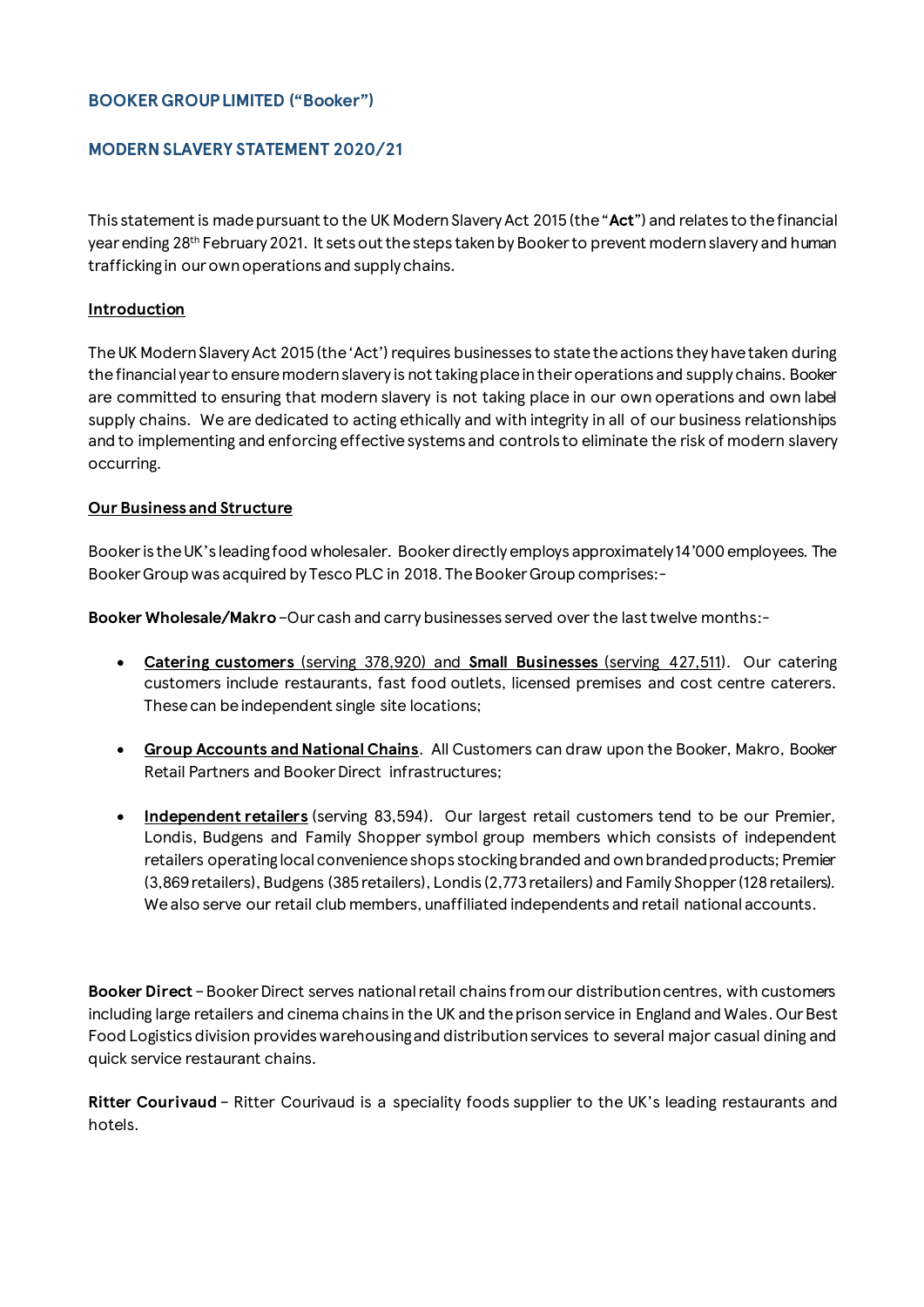### **Company Policies**

Our modern slavery strategy is supported by a number of key policies:

- **Code of Business Conduct;** Our Code of Business Conduct details our approach to human rights and ethical trading. It communicates our commitment to ensuring that colleagues, customers and our supply chain are treated with fairness, respect and dignity. The code includes details of our values 'Respect, Dignity and Fair Treatment', which enforces Booker's zero tolerance approach to unacceptable behaviour, including all forms of modern slavery, in any area of our business.
- Our approach to 'Human Rights & Ethical Trading' is also detailed within the Code, and reinforces the need to respect human rights and operate ethical trading practices.
- The policies communicate that rights must be respected and breaches remedied. The code recognises that we need to ensure that our own business practices do not become the cause of labour standard issues. Developing long term relationships with suppliers which we know and trust gives them the confidence to invest in improvements so we can achieve more together. To strengthen compliance, colleagues receive refresher training on the policy each year. In further support of this, colleagues are encouraged to choose suppliers based on their values as well as other factors such as price and quality, in order to build strong relationships. Our terms of purchase of goods for re-sale or goods and services for our own use require suppliers to adhere to similar principles and standards.
- **Whistleblowing Policy –**We take any breach of our policies or allegations of labour abuse extremely seriously and encourage colleagues to speak up. We provide an independent helpline for the confidential disclosure of any incidents, or suspected incidents, of modern slavery, breaches of the Code of Conduct, and breaches of policies, anything unlawful or suspected cases of the deliberate concealment of information relating to these things. Any concerns reported will be investigated fully by HR, Legal, Security or Health & Safety (as appropriate) for complaints of an internal nature. The terms of our whistleblowing policy are incorporated within our Code of Business Conduct.
- **Dignity at Work Policy**  This policy further reinforces how we expect colleagues, customers, suppliers and third parties who work with Booker to be treated; in an environment that is safe, free from victimisation, harassment and bullying, which includes freedom from all forms of modern slavery. The independent help line, along with other escalation routes is detailed for the reporting of any concerns. Any reported concerns will be fully investigated by HR, Legal, Security or Health & Safety (as appropriate) for complaints of an internal nature. This is further supplemented by our activities to ensure a culture of diversity and inclusivity within the business.
- **Ethical Trading Policy** This is available to all own-label suppliers and is based on the Ethical Trading Initiative Base Code ('ETI base code') (a code which incorporates the most relevant conventions of the International Labour Organisation with respect to internationally recognised good labour practices (including a requirement that employment is freely chosen). Under the policy, all own-label suppliers and sites are required to comply with the base code, in addition to their own national requirements, to give their workers the best level of protection. The policy also details our audit requirements for own-label suppliers where a risk assessment triggers the need for an independent ethical audit, which is further detailed in this statement below.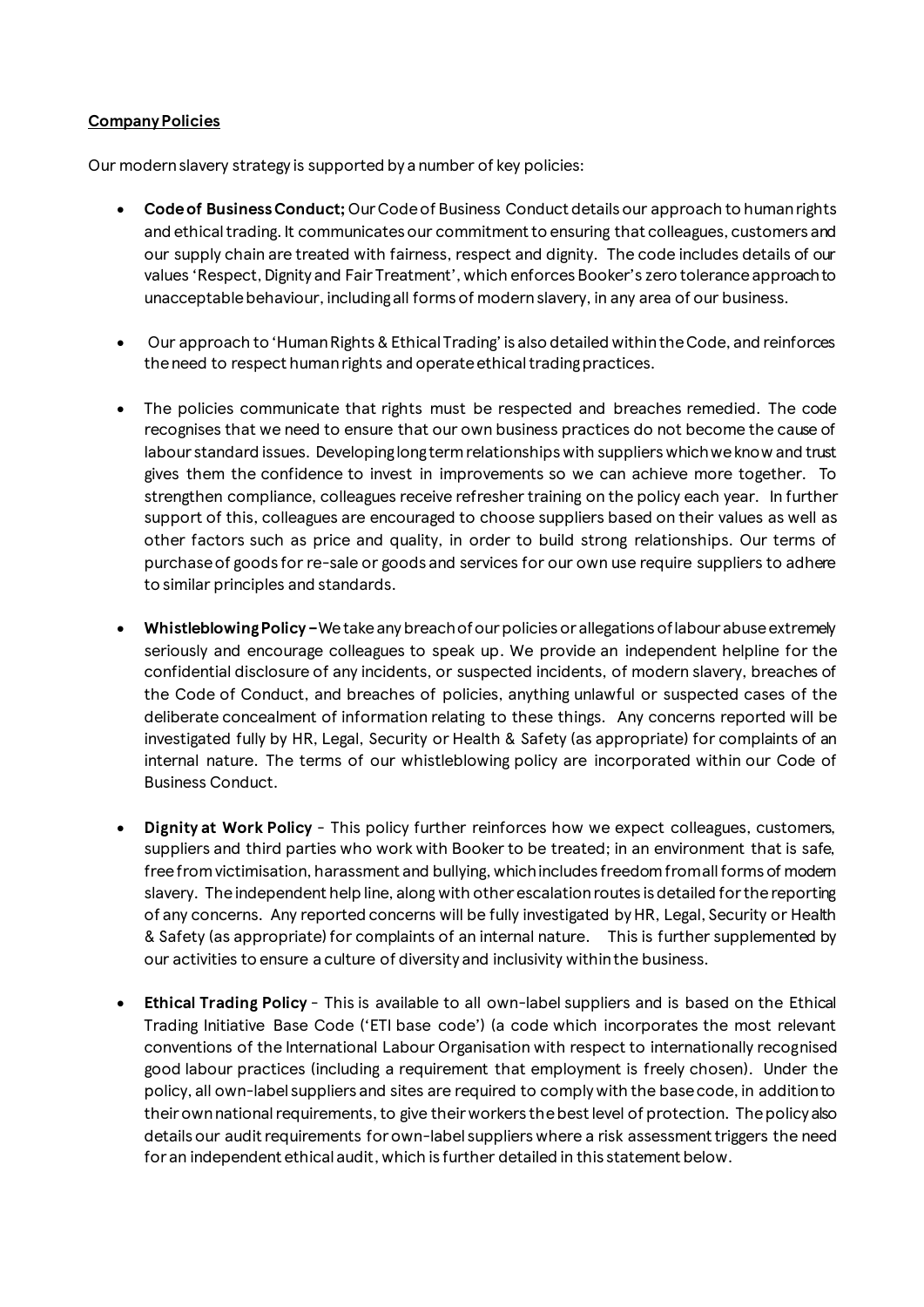## **Identifying Risk and Preventing Modern Slavery in Our Supply Chain**

As part of our efforts to ensure modern slavery does not occur in our own-label supply chains, wecontinue to review the risk of modern slavery. This process seeks to recognise that certain locations and industry types are more prone to poor labour practices. Where own-label suppliers are identified as high-risk we seek further assurances that modern slavery is not occurring. One example of how we achieve this is through our ethical audit programme. Sites identified as high risk are required to have an annual SMETA audit. SMETA audits are based on the ETI base code and include worker interviews. Where audit results, or any other form of due diligence, identifies issues we take appropriate reasonable action which may include (depending on the nature and severity of any issues)

- working with the supplier to resolve the issues,
- suspending or terminating trading with existing suppliers,
- the non-appointment of new suppliers.

To complement this programme, in the last 12 months we have also introduced KPI reporting on ethical compliance, measuring the number of high-risk own-label suppliers which have undergone risk assessment and audit.

In addition to our ethical audit programme, we also seek to:

- Ensure we avoid making demands of suppliers, which may lead them to violate human rights, for example by making timely payment and placing realistic expectations for the delivery of orders.
- Encourage and protect whistle blowers by providing a free anonymous and confidential 24 hour help line. In 2020-21 we had no calls into this line with potential indicators of modern slavery.

#### **Supplier Assurance Programme**

In order to ensure our approach to human rights due diligence continues to evolve, we are seeking to introduce enhanced requirements for new suppliers. All new suppliers will be asked to complete a questionnaire and provide supporting documentation, including detail on their own due diligence to identify and prevent modern slavery. This will, in turn, enable the business to take a wider view of the supplier as a prospective business partner.

## **Identifying Risk and Preventing Modern Slavery in our Own Operations**

We take a number of steps to mitigate the risk of modern slavery occurring in our own-operations:

## **Employees - Right to Work Checks**

Right to work checks are completed for all staff working for Booker in accordance with legislation, and Booker will only employ individuals who are legally able to work in the UK. Only agencies on our preferred supplier list are used to select staff whether on a temporary, fixed term or permanent basis. Such agencies are required to carry out appropriate back-ground checks.